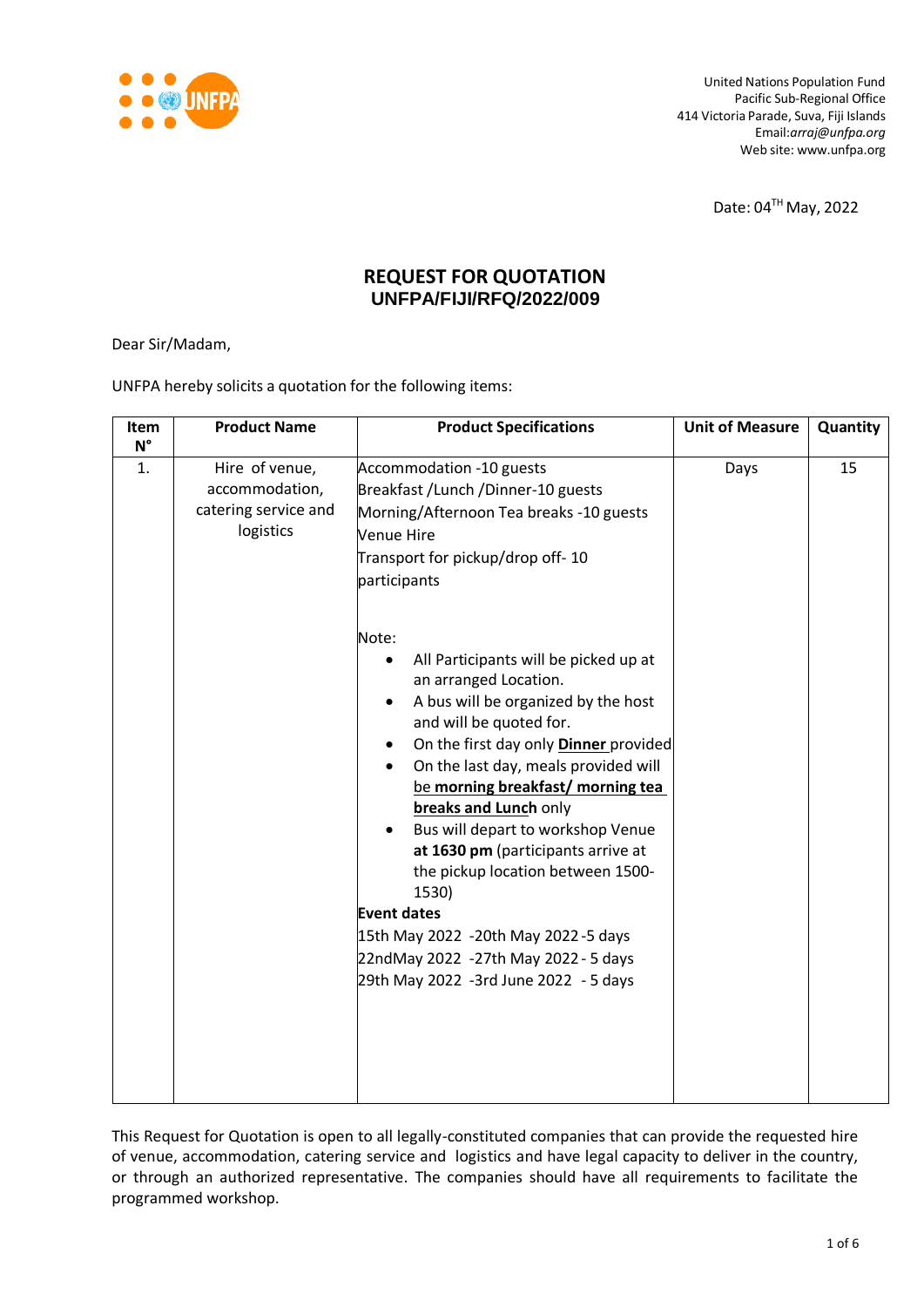

United Nations Population Fund Pacific Sub-Regional Office 414 Victoria Parade, Suva, Fiji Islands Email:*[arraj@unfpa.org](mailto:arraj@unfpa.org)* Web site: [www.unfpa.org](http://www.unfpa.org/)

#### **I. About UNFPA**

UNFPA, the United Nations Population Fund (UNFPA), is an international development agency that works to deliver a world where every pregnancy is wanted, every child birth is safe and every young person's potential is fulfilled.

UNFPA is the lead UN agency that expands the possibilities for women and young people to lead healthy sexual and reproductive lives. To read more about UNFPA, please go to: [http://pacific.unfpa.org](http://pacific.unfpa.org/)

#### **Objective:**

The objective of the RFQ is to identify a potential supplier who can provide UNFPA Solomon Island with the above mentioned requirements to coordinate the family life workshop. The selected vendor is expected to provide such products, based on the specific Purchase Orders submitted to the vendor.

## **II. Questions**

Questions or requests for further clarifications should be submitted in writing to the contact person below:

| Name of contact person at UNFPA: | Arun Raj        |
|----------------------------------|-----------------|
| Tel Nº:                          | +679 3230732    |
| <b>Fax Nº:</b>                   | +679 3312785    |
| Email address of contact person: | arraj@unfpa.org |

The deadline for submission of questions is Tuesday 10 May, 5.00pm, Fiji Time. Questions will be answered in writing and shared with all parties as soon as possible after this deadline.

## **III. Content of quotations**

Quotations should be submitted in a single email whenever possible, depending on file size. Quotations must contain:

- a) Technical proposal, in response to the requirements outlined in the specifications should comply with:
- b) Price quotation, to be submitted strictly in accordance with Price Quotation Form.

Both parts of the quotation must be signed by the company's relevant authority and submitted in PDF format.

## **IV.** Instructions for submission

Proposals should be prepared based on the guidelines set forth in Section III above, along with a properly filled out and signed price quotation form, and are to be sent by email to the contact person indicated below no later than: *Tuesday, 10th May 2022 at 5:00 PM Fiji Time*

| Secure Email address : | psro.bidding@unfpa.org |
|------------------------|------------------------|
|------------------------|------------------------|

Please note the following guidelines for electronic submissions:

 The following reference must be included in the email subject line: **RFQ Nº UNFPA/FJI/RFQ/22/009–. Hire of venue, accommodation, catering service and logistics.** Proposals that do not contain the correct email subject line may be overlooked by the Procurement Officer and therefore it will be not considered.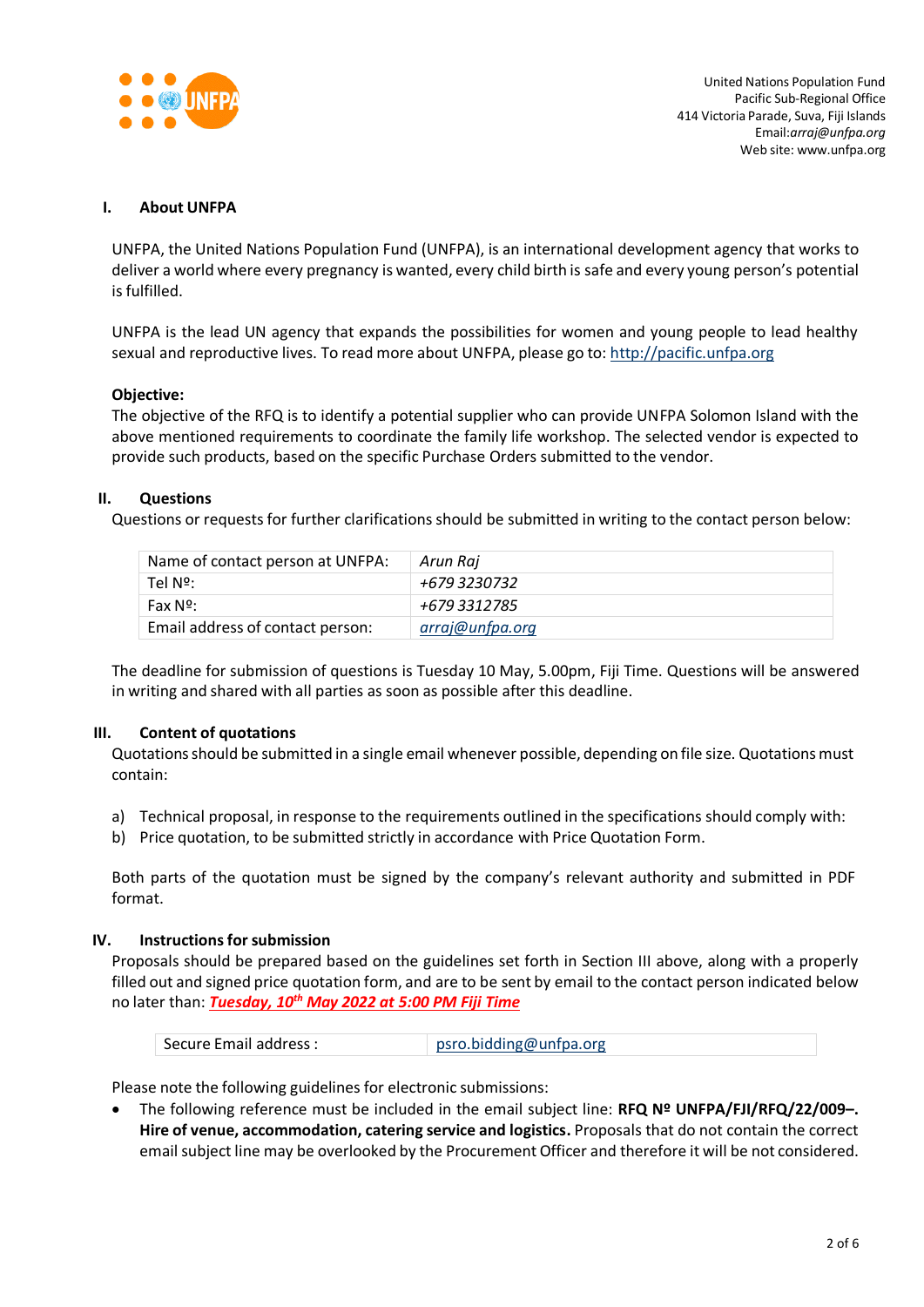

- The total email size may not exceed **20 MB (including email body, encoded attachments and headers)**. Where the technical details are in large electronic files, it is recommended that these be sent separately before the deadline.
- When submitting electronic offers, Bidders will receive an auto-reply acknowledging receipt ofthe **first** email. Should you offer require to submit more than one email, in the body of this first email, bidders are requested to list the number of messages, which make up their technical offer and the number of messages, which make up their financial offer. If you do not receive any auto-reply for the first email from UNFPA's email system, please inform Ram Dahal, Operations and Quality Assurance Analyst at: [dahal@unfpa.org](mailto:dahal@unfpa.org)
- Any quotation submitted will be regarded as an offer by the bidder and does not constitute or imply the acceptance of any quotation by UNFPA. UNFPA is under no obligation to award a contract to any bidder as a result of this RFQ.

## **V. Overview of Evaluation Process**

Quotations will be evaluated based on the compliance with the technical specifications and the total cost of the goods (price quote). The evaluation will be carried out in a two-step process by an ad-hoc evaluation panel. Technical proposals will be evaluated fortechnical compliance prior to the comparison of price quotes.

## **VI. Award**

In case of a satisfactory result from the evaluation process, UNFPA shall award a Purchase Order to the lowest priced bidder whose bid has been determined to be substantially compliant with the bidding documents.

## **VII. Right to Vary Requirements at Time of Award**

UNFPA reserves the right at the time of award of Contract to increase or decrease, by up to 20%, the volume of goods specified in this RFQ without any change in unit prices or other terms and conditions.

## **VIII. Payment Terms**

UNFPA payment terms are net 30 days upon receipt of shipping documents, invoice and other documentation required by the contract.

## **IX. Fraud and [Corruption](http://www.unfpa.org/about-procurement#FraudCorruption)**

UNFPA is committed to preventing, identifying, and addressing all acts of fraud against UNFPA, as well as against third parties involved in UNFPA activities. UNFPA's Policy regarding fraud and corruption is available here: Fraud [Policy.](http://www.unfpa.org/resources/fraud-policy-2009%23overlay-context%3Dnode/10356/draft) Submission of a proposal implies that the Bidder is aware of this policy.

Suppliers, their subsidiaries, agents, intermediaries and principals must cooperate with the UNFPA Office of Audit and Investigations Services as well as with any other oversight entity authorized by the Executive Director and with the UNFPA Ethics Advisor as and when required. Such cooperation shall include, but not be limited to, the following: access to all employees, representative's agents and assignees of the vendor; as well as production of all documents requested, including financial records. Failure to fully cooperate with investigations will be considered sufficient grounds to allow UNFPA to repudiate and terminate the Agreement, and to debar and remove the supplier from UNFPA's list of registered suppliers.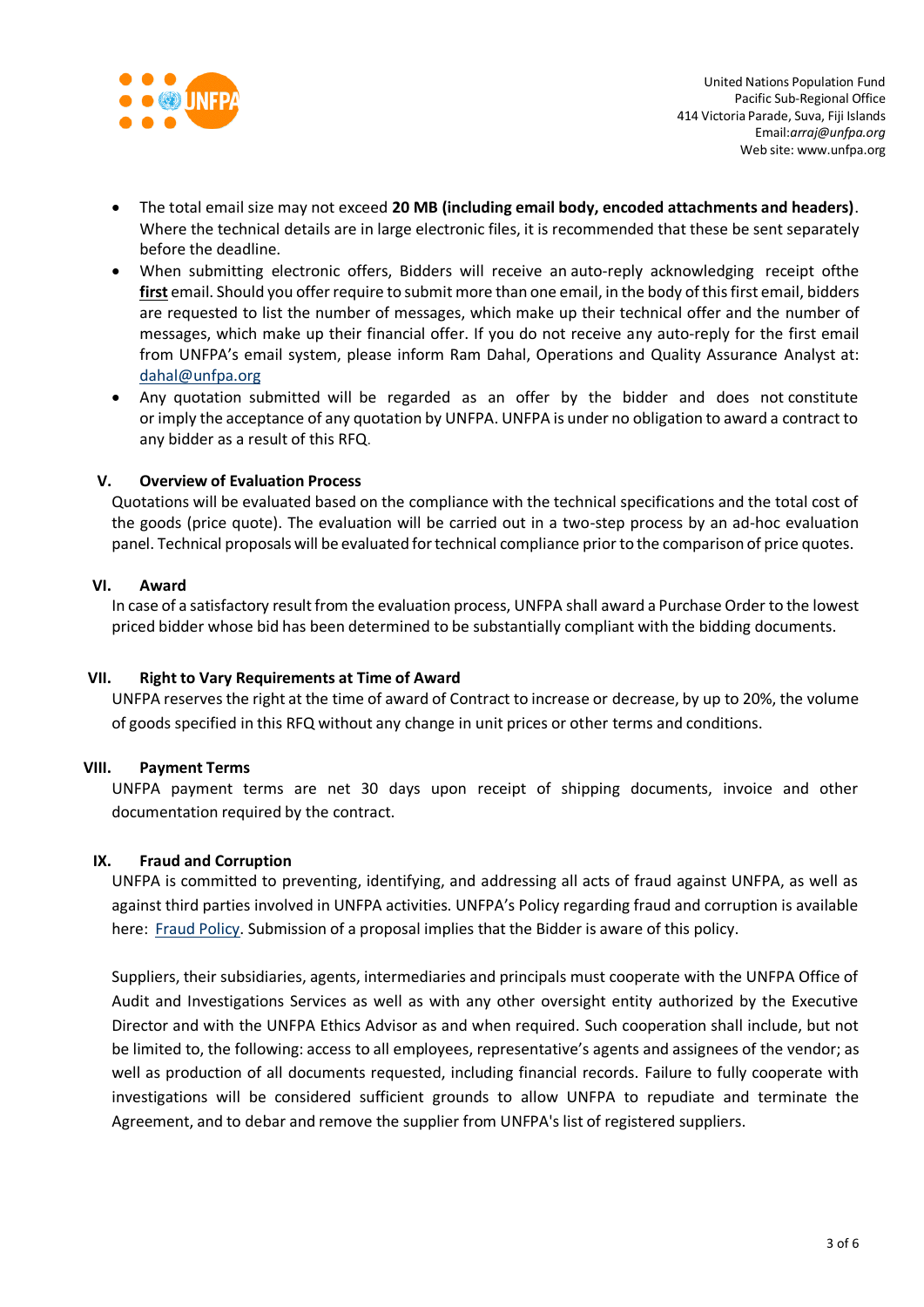

A confidential Anti-Fraud Hotline is available to any Bidder to report suspicious fraudulent activities at [UNFPA](http://web2.unfpa.org/help/hotline.cfm) [Investigation](http://web2.unfpa.org/help/hotline.cfm) Hotline.

## **X. Zero Tolerance**

UNFPA has adopted a zero-tolerance policy on gifts and hospitality. Suppliers are therefore requested not to send gifts or offer hospitality to UNFPA personnel. Further details on this policy are available here: [Zero](http://www.unfpa.org/about-procurement#ZeroTolerance) [Tolerance](http://www.unfpa.org/about-procurement#ZeroTolerance) Policy.

## **XI. RFQ Protest**

Bidder(s) perceiving that they have been unjustly or unfairly treated in connection with a solicitation, evaluation, or award of a contract may submit a complaint to the UNFPA Head of the Business Unit Dr. Jennifer Butler, UNFPA PSRO Director and Representative at [butler@unfpa.org.](mailto:butler@unfpa.org) Should the supplier be unsatisfied with the reply provided by the UNFPA Head of the Business Unit, the supplier may contact the Chief, Procurement Services Branch at [procurement@unfpa.org.](mailto:procurement@unfpa.org)

## **XII. Disclaimer**

Should any of the links in this RFQ document be unavailable or inaccessible for any reason, bidders can contact the Procurement Officer in charge of the procurement to request for them to share a PDF version of such document(s).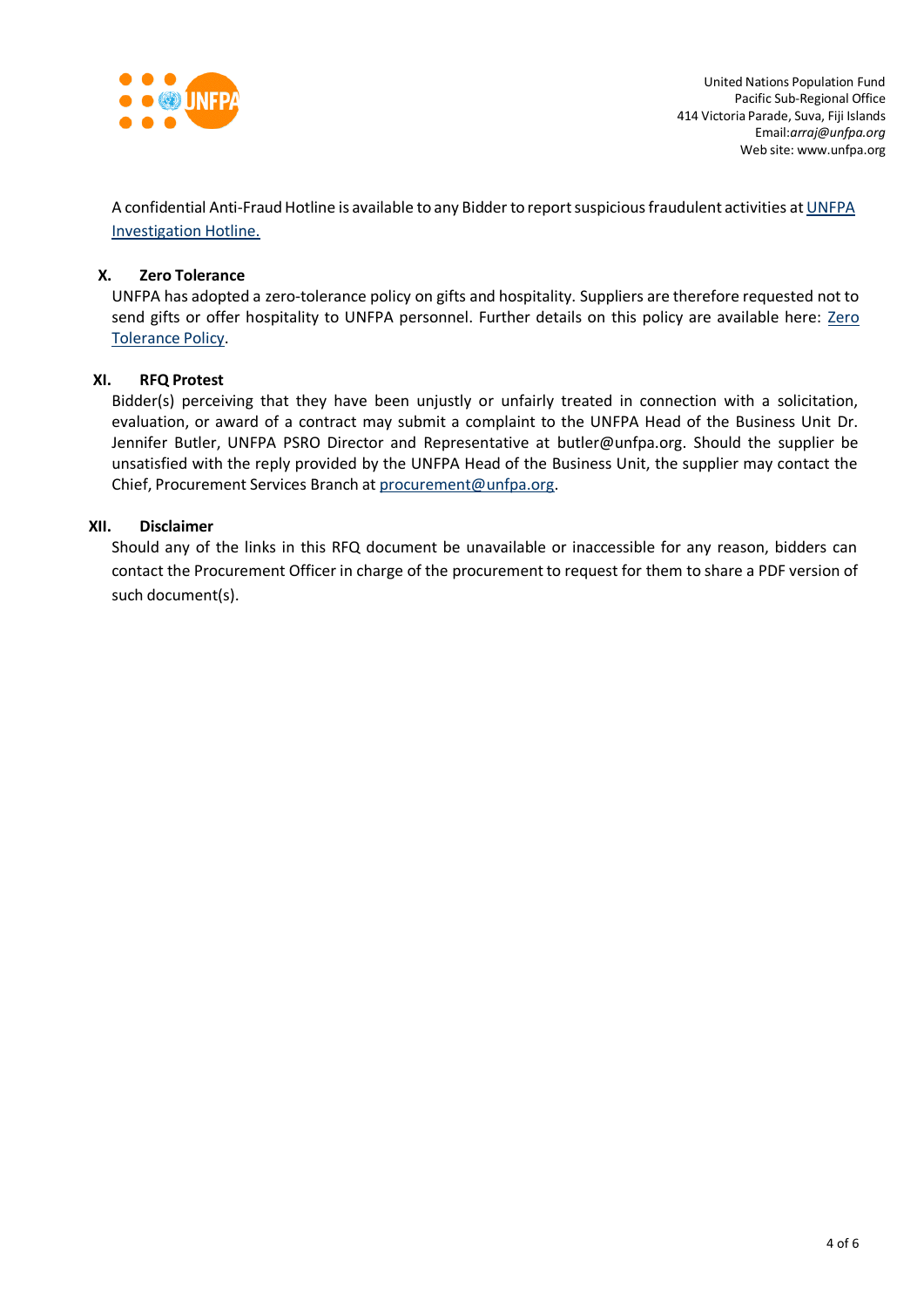

United Nations Population Fund Pacific Sub-Regional Office 414 Victoria Parade, Suva, Fiji Islands Email:*[arraj@unfpa.org](mailto:arraj@unfpa.org)* Web site: [www.unfpa.org](http://www.unfpa.org/)

# **PRICE QUOTATION FORM**

| Name of Bidder:                                                                                                                        |                             |
|----------------------------------------------------------------------------------------------------------------------------------------|-----------------------------|
| Date of the quotation:                                                                                                                 | Click here to enter a date. |
| Request for quotation Nº:                                                                                                              | UNFPA/FIJI/RFQ/2022/009     |
| <b>Currency of quotation:</b>                                                                                                          |                             |
| <b>Validity of quotation:</b><br>(The quotation shall be valid for a period of<br>at least 3 months after the submission<br>deadline.) |                             |

| <b>Price Quotation Form</b> |                                                                                                                                                                                                                                                                                                                                                                                                                                                                                                                                                                                                                                                                                                                                                             |         |                   |                                     |       |
|-----------------------------|-------------------------------------------------------------------------------------------------------------------------------------------------------------------------------------------------------------------------------------------------------------------------------------------------------------------------------------------------------------------------------------------------------------------------------------------------------------------------------------------------------------------------------------------------------------------------------------------------------------------------------------------------------------------------------------------------------------------------------------------------------------|---------|-------------------|-------------------------------------|-------|
| Item                        | <b>Product Name &amp; Description</b>                                                                                                                                                                                                                                                                                                                                                                                                                                                                                                                                                                                                                                                                                                                       | UO<br>M | <b>Unit Price</b> | <b>Numbe</b><br>rof<br><b>Units</b> | Total |
| $\mathbf{1}$                | Accommodation -10 guests<br>Breakfast / Lunch / Dinner-10 guests<br>Morning/Afternoon Tea breaks -10 guests<br>Venue Hire<br>Transport for pickup/drop off-10<br>participants<br>Note:<br>All Participants will be picked up at<br>$\bullet$<br>an arranged Location.<br>A bus will be organized by the host<br>and will be quoted for.<br>On the first day only Dinner<br>provided<br>On the last day, meals provided will<br>be morning breakfast/ morning tea<br>breaks and Lunch only<br>Bus will depart to workshop Venue<br>at 1630 pm (participants arrive at<br>the pickup location between 1500-<br>1530)<br><b>Event dates</b><br>15th May 2022 -20th May 2022-5 days<br>22ndMay 2022 -27th May 2022-5 day<br>29th May 2022 -3rd June 2022-5 days | 15      |                   | days                                |       |
|                             | <b>GRAND TOTAL \$</b>                                                                                                                                                                                                                                                                                                                                                                                                                                                                                                                                                                                                                                                                                                                                       |         |                   |                                     |       |